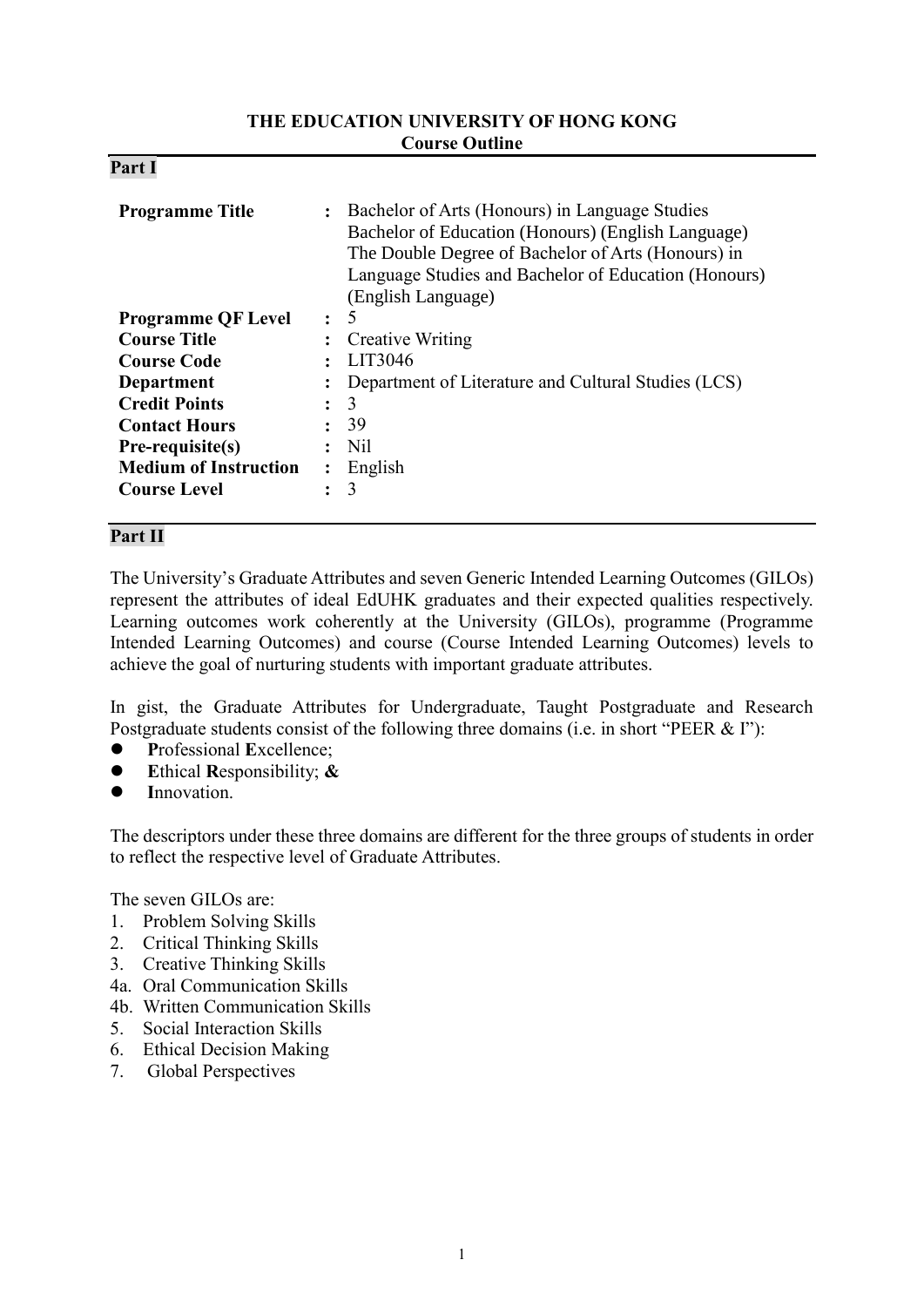### **1. Course Synopsis**

This course will introduce students to creative writing in English with a particular emphasis on the poetry and short story genres. It will use creative writing to help participants develop a more expressive and imaginative use of language whilst also looking at the some of the formal aspects of writing verse and short narratives in English. After learning the forms, students are encouraged to experiment with them and develop their own innovative writing practices.

# **2. Course Intended Learning Outcomes (CILOs)**

*Upon completion of this course, students will be able to:*

- CILO<sup>1</sup> Compose verse that shows an understanding of formal and informal approaches, showing an understanding of the rhymed and stress timed nature of much English poetry;
- CILO<sup>2</sup> Express themselves in poetry in a manner that shows an understanding of common poetic devices and of common contemporary rhetorical structures and free forms;
- $\text{CHO}_3$  Convey a sense of 'voice' and 'perspective' in dialogue, narration and place description; and
- CILO<sup>4</sup> Apply the short story / flash fiction genre with a sense of its structure and purpose.

## **3. Course Intended Language Learning Outcomes (CILLOs)**

*Upon completion of this course, students will be able to:*

 $CILLO<sub>1</sub>$  Use the appropriate literary concepts to compose poems, flash fiction and short stories.

## **4. Content, CILOs, CILLOs and Teaching & Learning Activities**

| <b>Course Content</b>                                                                                                                                 | CILO <sub>s</sub> /<br><b>CILLOS</b>              | <b>Suggested Teaching &amp;</b><br><b>Learning Activities</b>                                                                                                                                   |
|-------------------------------------------------------------------------------------------------------------------------------------------------------|---------------------------------------------------|-------------------------------------------------------------------------------------------------------------------------------------------------------------------------------------------------|
| The analysis of various poetic<br>forms, including haikus, ghazals,<br>quatrains and pantoums, followed<br>by writing and reinventing these<br>forms. | C <sub>LO<sub>l</sub></sub><br>CILLO <sub>1</sub> | Workshops, blended<br>discussions of drafts with<br>readings and performance.                                                                                                                   |
| Identifying poetic devices in<br>published verse (e.g. metaphor,<br>simile, metonymy, alliteration,<br>assonance, allusion etc.).                     | $CCILLO1$                                         | Workshops: brainstorming<br>activities, group/chain<br>composing, use of objects to<br>stimulate reflection, critical<br>discussion, automatic writing,<br>reading and discussion of<br>drafts. |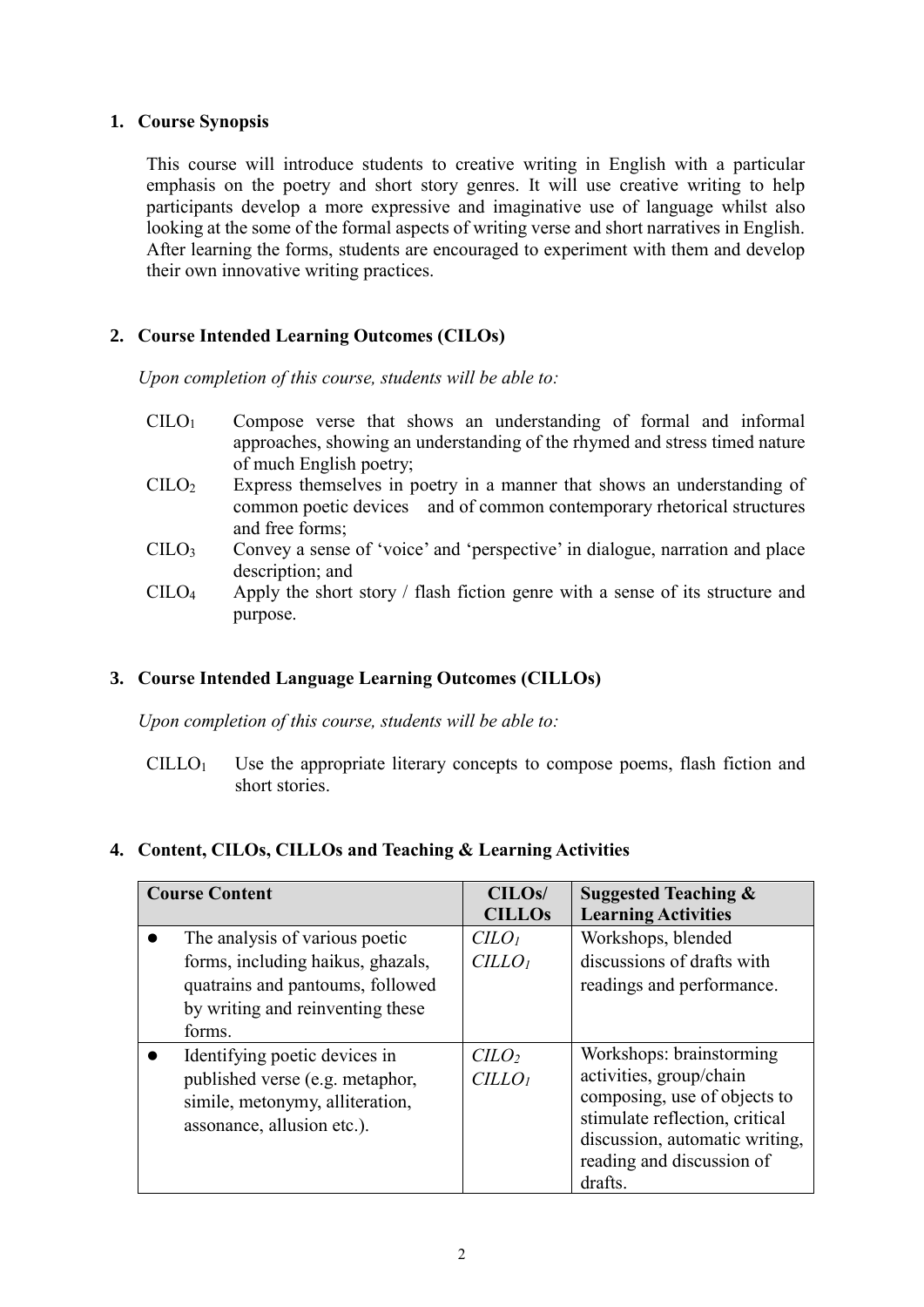| The analysis of some modern poetic<br>genres in English as the observation<br>of an event and a reflection upon it.<br>How to write formal and informal<br>verse to express one's own<br>interests, observations and<br>inspirations. |                              |                                                                           |
|---------------------------------------------------------------------------------------------------------------------------------------------------------------------------------------------------------------------------------------|------------------------------|---------------------------------------------------------------------------|
| Reading examples of English short<br>stories/ flash fiction and identifying<br>their generic and rhetorical feature.                                                                                                                  | $C LO_3$                     | Short story reading,<br>workshops with an analytic<br>discussion of text. |
| Representing speech as writing,                                                                                                                                                                                                       | C <sub>LO<sub>4</sub></sub>  | Workshops, readings and                                                   |
| short story writing and mutual<br>criticism.                                                                                                                                                                                          | CILLO <sub>1</sub><br>(etc.) | discussion of drafts.                                                     |

### **5. Assessment**

| <b>Assessment Tasks</b>                                      | Weighting | <b>CILOs/</b>                   |
|--------------------------------------------------------------|-----------|---------------------------------|
|                                                              |           | <b>CILLOs</b>                   |
| (a) Students have to submit a written account of at          | 20%       | C <sub>L</sub> O <sub>3.4</sub> |
| least 600 words on the sequencing of seven                   |           | CILLO <sub>I</sub>              |
| published poems as if they were going to include             |           |                                 |
| them in the portfolio. The account has to be written         |           |                                 |
| in consideration of the theme, tone, aesthetics, and         |           |                                 |
| other poetic concerns.                                       |           |                                 |
| (b) A short presentation of their working portfolio and      | 10%       | CLO <sub>1,2</sub>              |
| reading of major works in 5 minutes.                         |           | CILLO <sub>1</sub>              |
| (c) Writing portfolio that MUST consist of                   | 70%       | CLO <sub>1,2,3,4</sub>          |
| 10 pages of quality creative works (poems and<br>➤           |           | CILLO <sub>1</sub>              |
| prose combined)                                              |           | $(\text{etc.})$                 |
| $\triangleright$ earlier drafts of all works included        |           |                                 |
| $\triangleright$ a reflection of 600 words on the process of |           |                                 |
| revision, and                                                |           |                                 |
| $\triangleright$ evidences of peer commentary. The mark      |           |                                 |
| allocation of each component is $40\%, 5\%,$                 |           |                                 |
| 20% and 5% respectively.                                     |           |                                 |

# **6. Required Text(s)**

There will be no required text. Instructors will prepare handouts for students and make them available for downloading on Moodle.

## **7. Recommended Readings**

Addonizio, K. (2009). *Ordinary genius: a guide for the poet within*. New York and London: W.W. Norton & Company.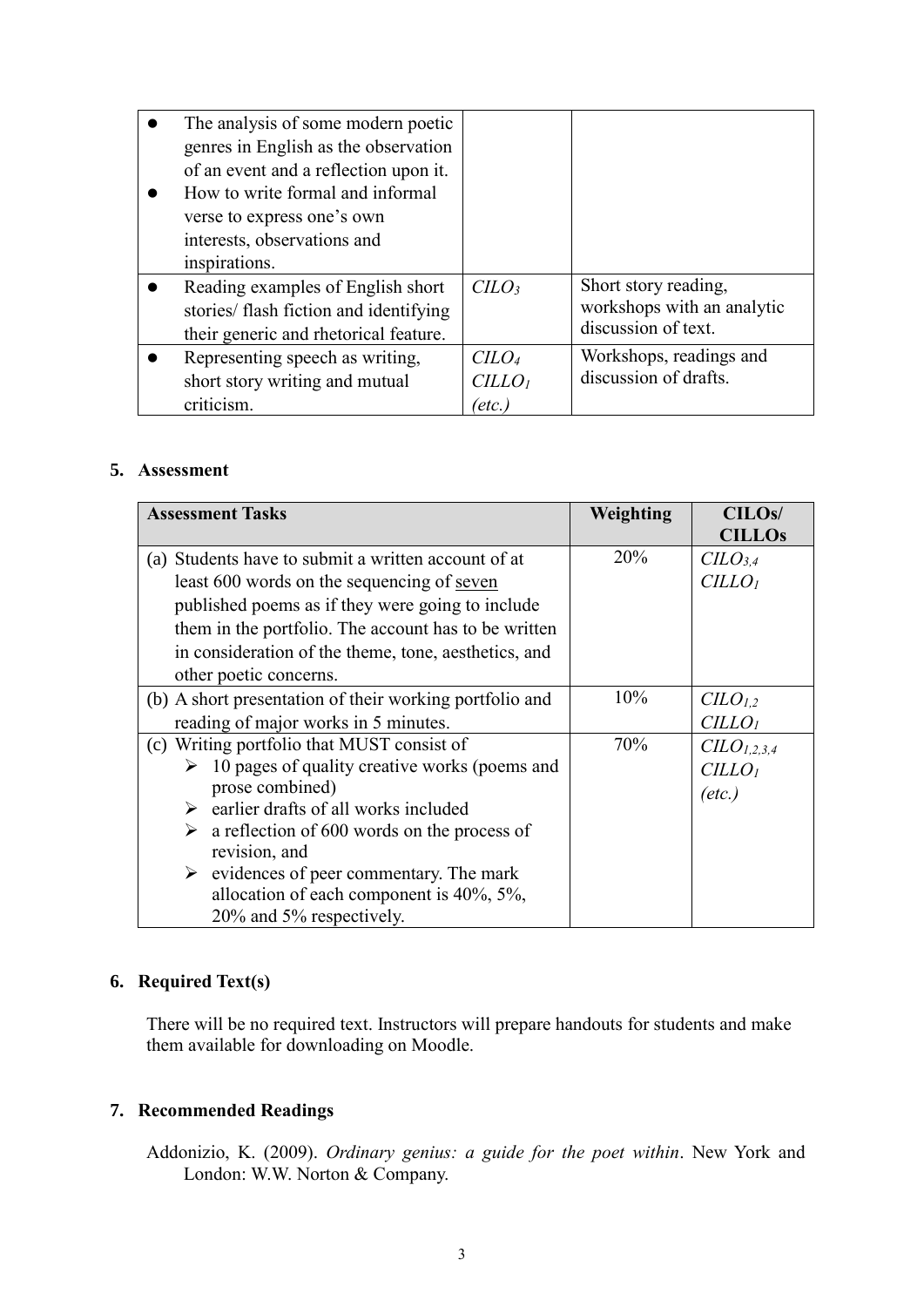- Benh, R. (1992). *The practice of poetry: writing exercises from poets who teach*. New York: William Morrow Paperbacks.
- Boland, E. and Strand, M. (eds). (2001). *The making of a poem: a Norton anthology of poetic forms*. New York: W.W. Norton & Company.

Burroway, J. (2003). *Writing fiction: a guide to narrative craft*. New York: Longman.

- Chang, T., Handal, N. and Shankar, R. (eds). (2008). *Language for a new century: contemporary poetry from the Middle East, Asia, and beyond*. New York: W.W. Norton & Co.
- Clements, B. and Dunham, J, (eds) (2009). *An introduction to the prose poem*. S.I.: Firewheel Editions.
- Donald, M. (2012). *Writing 21st century fiction: high impact techniques for exceptional storytelling*. Cincinnati, OH: Writer's Digest Books.
- Doty, M. (2010). *The art of description: world into word*. Minneapolis, Minn.: Graywolf Press.
- Friebert, S. and Young, D. (eds). (1995). *Models of the universe: an anthology of the prose poem*. Oberlin, OH: Oberlin College Press
- Fussell, P. (1979). *Poetic meter & poetic form*. New York: Random House.
- Gardner, J. (1985). *The art of fiction: notes on craft for young writers*. New York: Vintage Books.
- Gerke, J. (2010). *Plot versus character: a balanced approach to writing great fiction*. Cincinnati, OH: Writer's Digest Books.
- Goodman, R. (2008). *The soul of creative writing*. New Burnswick, N.J.: Transaction Publishers.
- Harper, G. (2008). *Creative writing guidebook*. London: Continuum.
- Hirshfield, J. (1998). *Nine gates: entering the mind of poetry, essays*. New York: harper Perennial.
- Hoagland, T. (2006). *Real Sofistikashun: essays on poetry and craft*. Saint Paul, Minnesota: Graywolf Press.
- Longenbach, J. (2008). *The art of the poetic line,* Saint Paul, Minn.: Graywolf.
- Lukeman, N. (2002). *The plot thickens: 8 ways to bring fiction to life*. New York: St. Martin's Griffin.
- May, S. (2007). *Doing creative writing*. New York: Routledge.
- Milosz, C. (1998). *A book of luminous things: an international anthology of poetry*. New York: Harcourt Brace & Co.
- Mashi, T. L. (ed.) (2009). *The Rose Metal Press field guide to writing flash fiction: tips from respected writers, editors, and teachers*. Brookline, Mass.: Rose Metal Press.
- Moore, D. W. (ed.) (2012). *The Rose Metal Press field guide to writing flash nonfiction: advice and essential exercises from respected writers, editors, and teachers*. Brookline, Mass.: Rose Metal Press.
- Morely, D. (2007). *The Cambridge introduction to creative writing*. Cambridge: Cambridge University Press.
- Morley, D. and Neilsen, P. (eds) (2012). *The Cambridge companion to creative writing*. Cambridge: Cambridge University Press.
- Pinksy, R. (1998). *The sounds of poetry: a brief guide*. New York: Farrar, Straus and Giroux.
- Rzicznek, F.D. and McDowell, G. L. (eds). (2013). *The Rose Metal Press field guide to prose poetry: contemporary poets in discussion and practice*. Brookline, Mass.: Rose Metal Press.
- Sandford, L. (2007). *Writing poetry from the inside out: finding your voice through the craft of poetry*. Naperville, Ill.: Sourcebooks.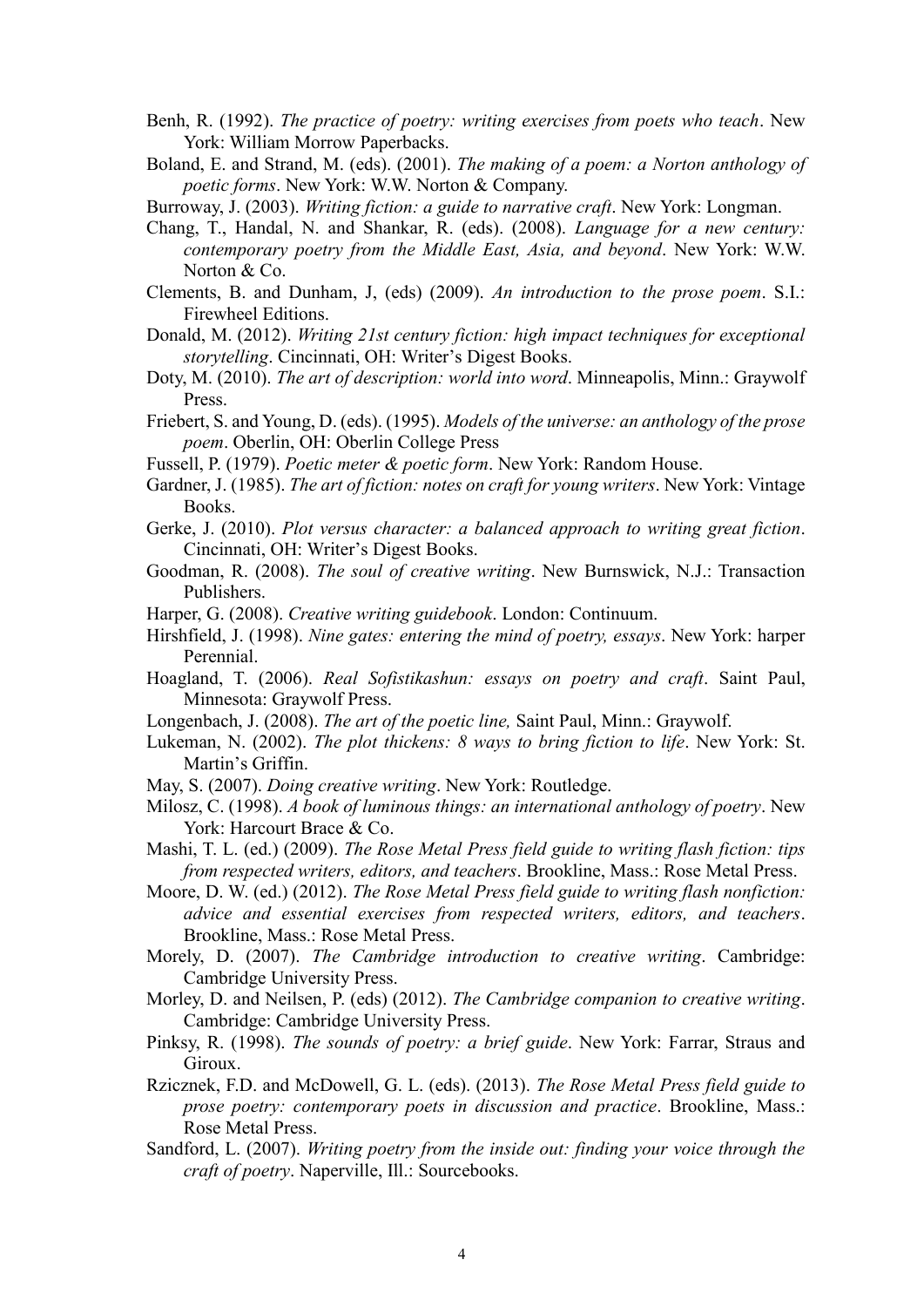- Sellers, H. (2008). *The practice of creative writing: A guide for students*. Boston: Bedford St Martins.
- Shapard, R. and Thomas, J. (eds). (2007). *New sudden fiction: short-short stories from American and beyond*, New York: W.W. Norton & Co.
- Spaar, L.R. (2013). *The hide-and-seek muse: annotations of contemporary poetry*. Chester, CT.: Drunken Boat.
- Steele, A. (ed.) (2003). *Writing fiction: the practical game from New York's acclaimed creative writing school*. New York: Bloomsbury.
- Thomas, J. and Shapard, R. (eds). (2006). *Flash fiction forward: 80 very short stories*. New York: W.W. Norton & Co.
- Wooldridg, S.G. (1997). *Poemcrazy: freeing your life with words*. New York: Broadway Books.
- Young, D. (2010). *The art of recklessness: poetry as assertive force and contradiction*. Minneapolis, Minn.: Graywolf Press.

### **8. Related Web Resources**

Creative Writing Community: <http://www.writing.com/> Fiction Writing: <http://fictionwriting.about.com/> Poetry Foundation: [www.poetryfoundation.org](http://www.poetryfoundation.org/)

### **9. Related Journals**

*New Writing. The International Journal for the Practice and Theory of Creative Writing Journal of Writing in Creative Practice*

*Literary journals:*

- *The Paris Review*
- *Indiana Review*
- *Brevity*
- *Nano Fiction*
- *Ninth Letter*
- *Gulf Coast*
- *Hayden's Ferry Review*
- *Poetry London*
- *Asian American Literary Review*
- *Poetry*
- *American Poetry Review*

### **10. Academic Honesty**